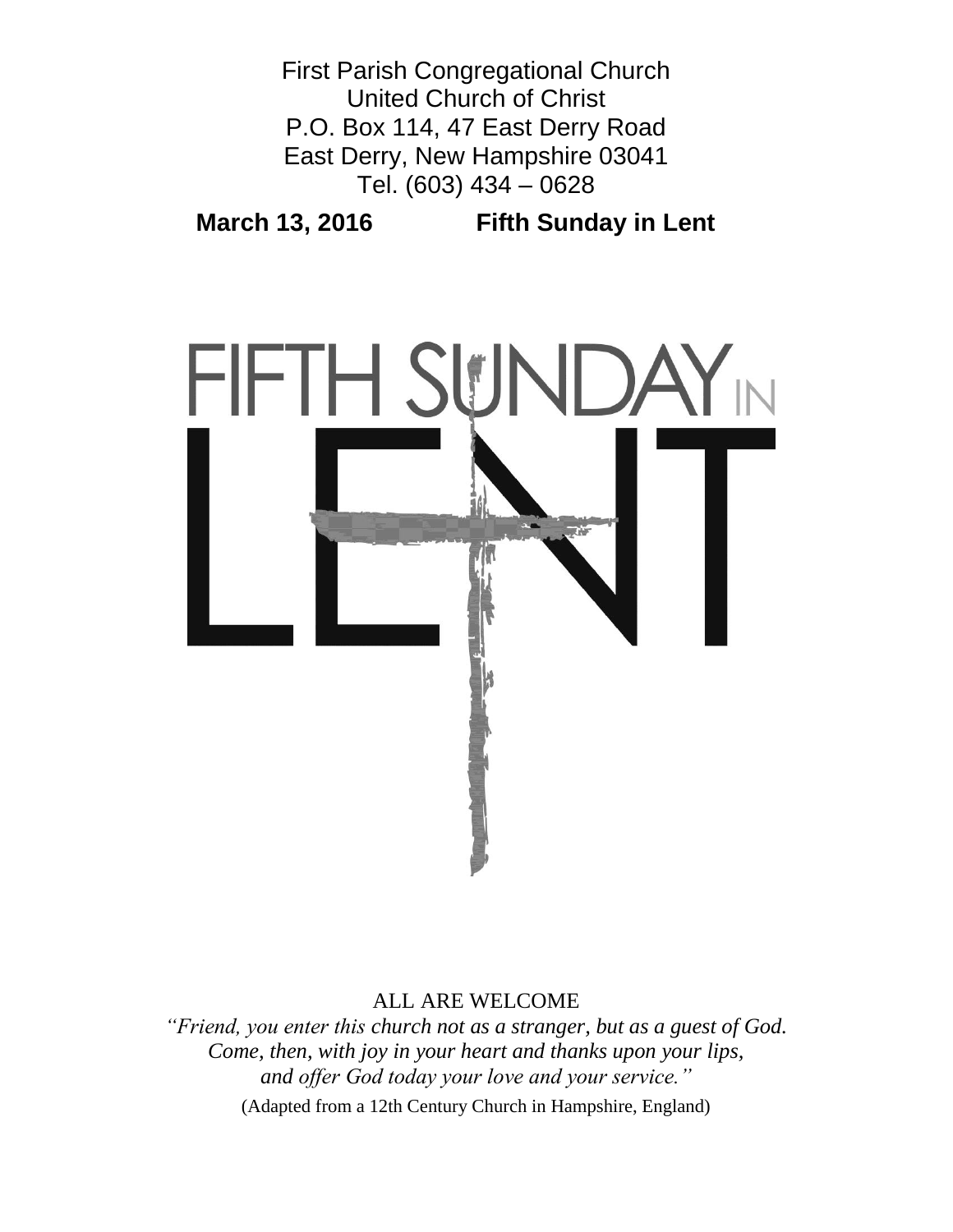*March 13, 2016 Fifth Sunday in Lent*

WELCOME & ANNOUNCEMENTS & JOYS AND CONCERNS

## **WE GATHER INTO THE PRESENCE OF GOD**

MOMENT OF SILENCE Lighting the Candles

\*HYMN NO. 6 *"Sing Praise to God Our Highest Good"*

\*CALL TO WORSHIP

One: God's spirit is moving among us; give thanks!

**All: Our God is about to do a new thing in our midst.**

One: Let us gather to sing our praises and thanks.

**All: God has done great things for us; we are glad!**

One: Now God is pointing us toward new goals.

**All: We yearn to hear what God would have us do.**

\*PRAYER OF INVOCATION (in unison)

**Powerful God, we give thanks that you have called us to be your people. In our times of gloom, you have sent your light. When we are weary and discouraged, you lift us up. In our thirst for meaning and purpose, you bring us to living water in Jesus Christ. Set before us now the joy of discovery and a vision of future possibilities. Unite us in friendship with one another, with Christ as our center and inspiration. Amen.** 

\*SONG OF PRAISE #760 **(Ma-si-thi) Amen siyakudumisa (repeat x1)**

**Amen Bawo, Amen Bawo, Amen siyakudumisa (Sing Amen) Amen, we praise your name, O God (repeat x1) Amen, Amen, Amen, Amen, Amen we praise your name, O God.**

HANDCHIME CHOIR *"Immortal, Invisible, God Only Wise"* arr. Derek K. Hakes

## **WE INVITE FORWARD GOD'S LITTLE CHILDREN**

CHILDREN'S OFFERING *"I'm Gonna Sing"*

**I'm goin' a sing when the Spirit says sing (x2)**

**I'm goin' a sing when the Spirit says sing, and obey the Spirit of the Lord.**

PRAYER OF DEDICATION (in unison)

**Dear God, we offer you our gifts with thanks and praise, be with us and guide us all of our days. Teach us how to love each other, and to shine your light into the world. Amen.** CHILDREN'S MESSAGE KATHOL AND THE COBBAN CHILDREN'S MESSAGE

THE LORD'S PRAYER

**Our Father, who art in heaven, Hallowed be Thy name. Thy kingdom come; Thy will be done; on earth as it is in heaven. Give us this day our daily bread and forgive us our debts as we forgive our debtors. Lead us not into temptation, but deliver us from evil; for Thine is the Kingdom, and the Power, and the Glory forever. Amen.** (Children may now go to their Sunday School classes).

\*HYMN NO. 224 *"When I Survey the Wondrous Cross"*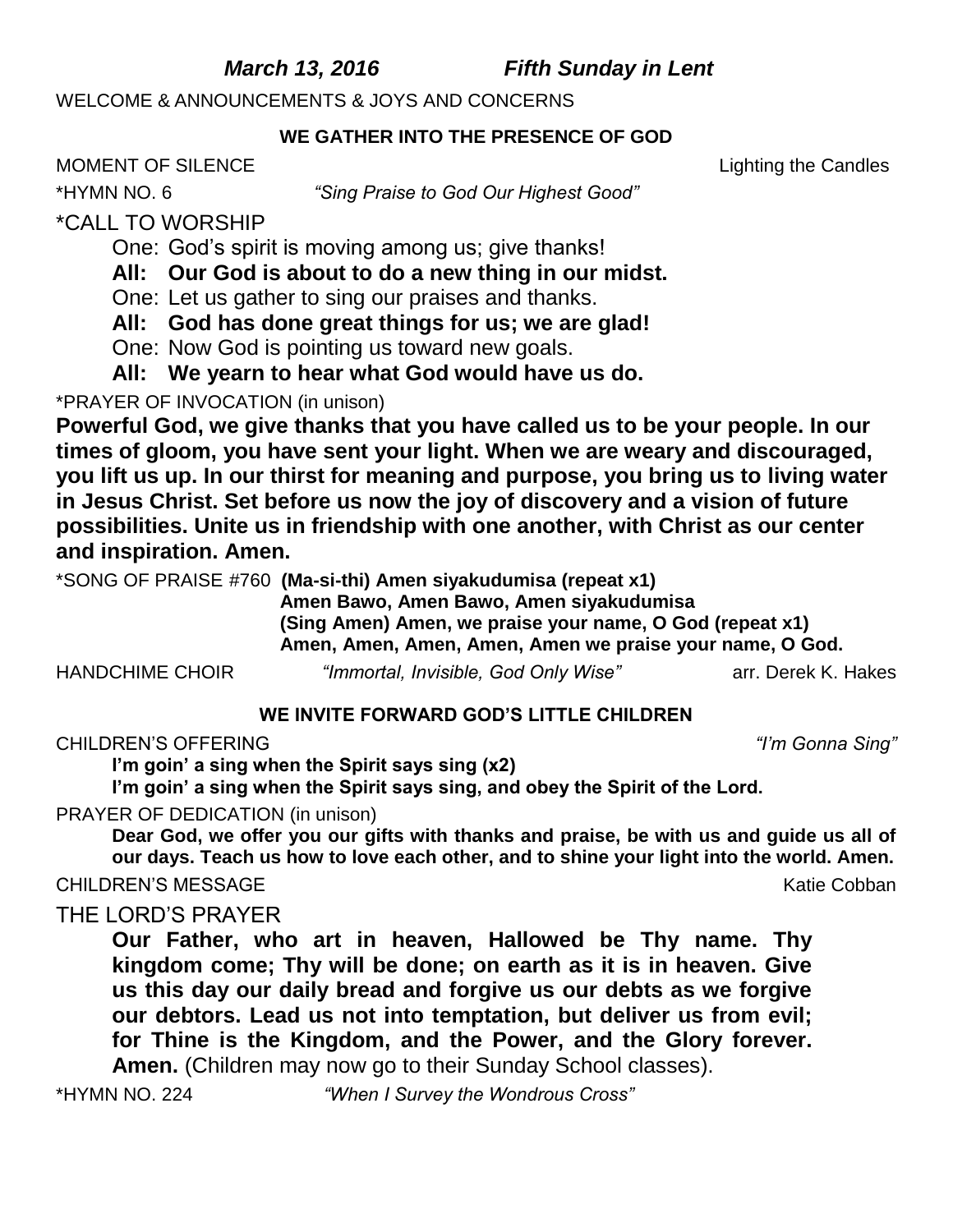## **WE HEAR GOD'S WORD FOR US**

HEBREW SCRIPTURE Isaiah 43:16-21 (O.T. p. 746) GOSPEL John 12:1-11 (N.T. pp. 109-110) SERMON You Can't Hold Back the Spring! The Rev. Dr. Deborah Roof CHOIR ANTHEM *"Sing to the Lord"* Mozart, arr. Wagner

#### **WE RESPOND WITH PRAYER**

PASTORAL PRAYER CHORAL RESPONSE *"Out of the Depths"* 

#### **WE RESPOND WITH OUR FINANCIAL GIFTS**

#### OFFERTORY INVITATION

The most lavish gifts we can bring are never enough to thank God for all we have received. Yet the tiniest offerings we present do not escape God's notice when presented with full commitment and devotion. Let us give as we are able.

\*DOXOLOGY #562 **Take my gifts and let me love you, God who first of all loved me, gave me light and food and shelter, gave me life and set me free, now because your love has touched me, I have love to give away, now the bread of love is rising, loaves of love to multiply!**

\*PRAYER OF DEDICATION

**Beneficient God, we are glad for all the good things you have done for us. We count everything as loss before the surpassing value of knowing Jesus Christ. May Christ be proclaimed and the poor be saved from the terrors of suffering and neglect. Fill the hearts of all your children with laughter and joy. To that end, bless our offerings. Amen.**

#### **WE ARE SENT OUT TO LOVE AND SERVE A LOVING, SERVING GOD**

\*HYMN NO. 190 *"Beneath the Cross of Jesus"* **BENEDICTION** BENEDICTION RESPONSE "Lo, I am with you" **POSTLUDE** 

*\*Indicates all that are able may stand.*

**Welcome Visitors! As members of the United Church of Christ we say: "No matter who you are or where you are on life's journey, you are welcome here!" We mean it! Please introduce yourself to an usher or come meet Pastor Deborah or Pastor Heidi. Thank you for worshiping with us. We are so glad that you with us today.**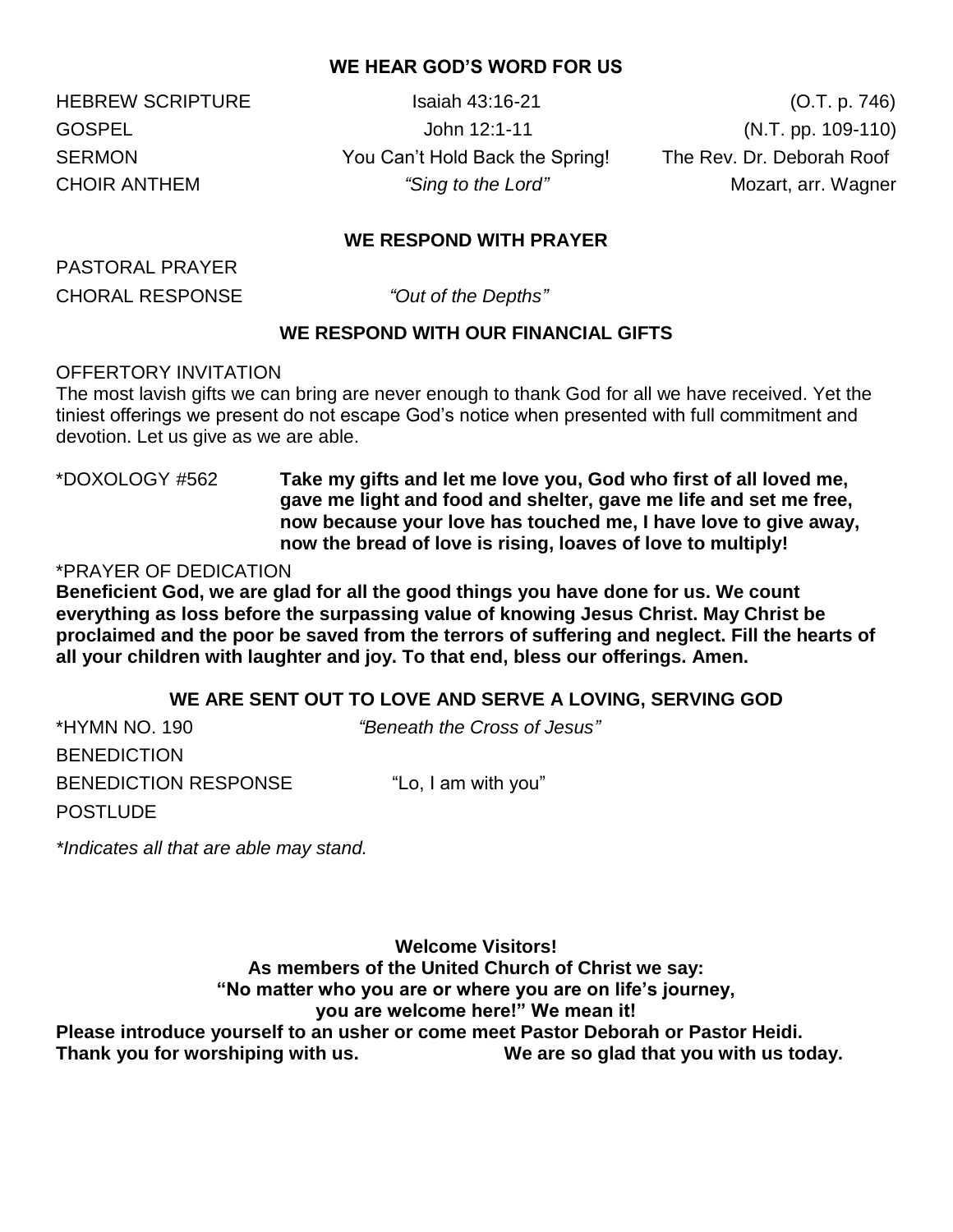MINISTERS OF THE CHURCH MINISTERS OF THE CHURCH DEACONS OF THE MONTH CINC CINC CIND CONSERVERSE CONSERVERSE CONSERVERSE PRODUCED AT A CONSERVERSION CONSERVERSION OF THE MONTH LAY READER **Dee Deranian** USHERS Ross and Linda Webber Kevin and Diane Gordon Michael Bryan GREETER(s) **David and Lorie McGrath** SENIOR PASTOR THE REV. Dr. Deborah Roof ASSOCIATE PASTOR **The Rev. Heidi Carrington Heath** MUSIC DIRECTOR Susan Handy ORGANIST NEWSTAND ORGANIST CONSTRUCTED AND THE SERVICE OF STATE OF STATE OF STATE OF STATE OF STATE OF STATE O ADMINISTRATIVE ASSISTANT AND ALL THE LINDS OF A LINDS AND MINISTRATIVE ASSISTANT

### **First Parish Activity Calendar**

#### **Sunday, March 13**

| <b>Daylight Savings Time</b> |                                    |
|------------------------------|------------------------------------|
| 9:00am                       | Sr. Choir Rehearsal ~ Luke         |
| 10:00am                      | Worship $\sim$ Sanctuary           |
| 10:15am                      | Sunday School ~ John               |
| 11:15am                      | Children's Choir $\sim$ Luke       |
| 11:35am                      | Handchime Rehearsal ~ Luke         |
| 1:30 <sub>pm</sub>           | Installation of the Rev. Heidi     |
|                              | Carrington Heath ~ Sanctuary       |
| 2:30 <sub>pm</sub>           | Reception following installation ~ |
|                              | Currier                            |

#### **Monday, March 14**

7:00pm Finance ~ Cook 7:00pm Troop 405 ~ Currier/AB/Nursery

## **Tuesday, March 15**

- 9:30am Nutfield Gym ~ Currier 4:00pm GS Troop 20993 ~ Currier 6:15pm GS Troop 20321 ~ Luke 6:30pm Faith & Television ~ Cook 6:30pm AA ~ Library 7:00pm Council ~ Cook
- 7:00pm OA ~ A/B

### **Wednesday, March 16**

| 6:00 <sub>pm</sub> | Lenten Supper ~ Currier       |
|--------------------|-------------------------------|
| 6:00pm             | $GS$ Troop 13152 ~ John       |
| 7:00 <sub>pm</sub> | Lenten Service ~ Currier      |
| 7:00 <sub>pm</sub> | AA 12 Step Workshop ~ Nursery |
| 7:00pm             | Nutfield Board Meeting ~ Cook |

### **Thursday, March 17**

| 4:30 <sub>pm</sub> | Daisy Trp $11080 \sim$ John |
|--------------------|-----------------------------|
| 6:30pm             | BSA Venture Crew 570 ~ Cook |
| 6:30pm             | CS Pack 405 $\sim$          |
|                    | A/B/Currier/John            |
| 7:00 <sub>pm</sub> | $Sr.$ Choir $\sim$ Luke     |

#### **Friday, March 18**

| 5:00 <sub>pm</sub> | Spaghetti Supper ~ Currier     |
|--------------------|--------------------------------|
| 7:00 <sub>pm</sub> | AA Serenity Sisters $\sim$ A/B |

#### **Saturday, March 19**

7:30pm AA ~ Currier

#### **Sunday, March 20**

| 7:00am  | Best Breakfast ~ Currier          |
|---------|-----------------------------------|
| 8:00am  | Historic Preservation ~ Archive   |
| 8:00am  | Youth Ministry $\sim$ A/B         |
| 9:00am  | Sr. Choir Rehearsal ~ Music Rm    |
| 10:00am | Worship ~ Sanctuary               |
| 10:15am | Sunday School ~ John              |
| 11:15am | Children's Choir ~ Luke           |
| 11:30am | Mission $\sim$ A/B                |
| 11:35am | Handchime Rehearsal ~ Luke        |
| 4:00pm  | Outside group gathering ~ Currier |